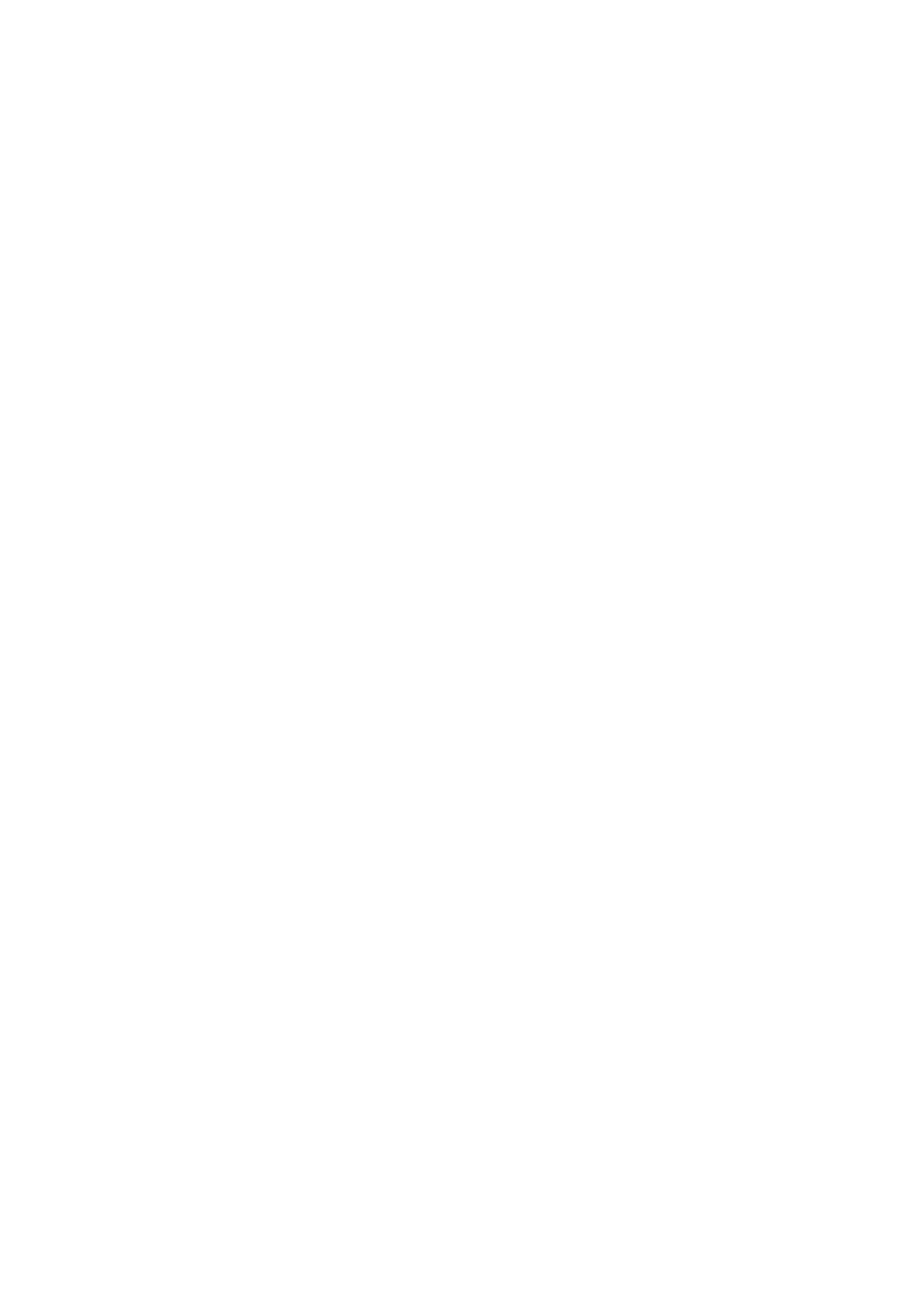## **Provisional Agenda**

- 1. Opening of the **Administrative Session**
- 2. Adoption of Rules of Procedure
- 3. Adoption of the Agenda of the Administrative Session
- 4. Budgetary Issues
	- 4.1. Report of the Secretariat on Finance and Administrative Issues
		- 4.1.1. Administrative Issues
		- 4.1.2. Report on Accounts for 2007
		- 4.1.3. 2005 Accounts
		- 4.1.4. Any other Finance Issues
	- 4.2. Outline of Budget for 2008
	- 4.3. Other Issues in Budget for 2007-2009
- 5. Evaluation of the New Arrangements for the ASCOBANS Secretariat (2007-2009)
	- 5.1. Terms of Reference
	- 5.2. Input to CMS COP 9
- 6. Any other Administrative Issues
- 7. Adoption of the Report of the Administrative Session
- 8. Close of Administrative Session of the Meeting
- 9. Opening of the **Science and Conservation Session**
- 10. Adoption of the Agenda of the Science and Conservation Session
- 11. Report on the Outcome of the Administrative Session
- 12. Report of the Secretariat
- 13. Annual National Reports 2007
- 14. Implementation of the ASCOBANS Triennial Work Plan (2007-2009)
	- 14.1. ASCOBANS Baltic Recovery Plan (Jastarnia Plan)
		- 14.1.1. EC Law and the Conservation of the Baltic Harbour Porpoise
		- 14.1.2. Outcome of 4th Meeting of the Jastarnia Group
		- 14.1.3. Implementation
		- 14.1.4. Revision of the Jastarnia Plan

\_\_\_\_\_\_\_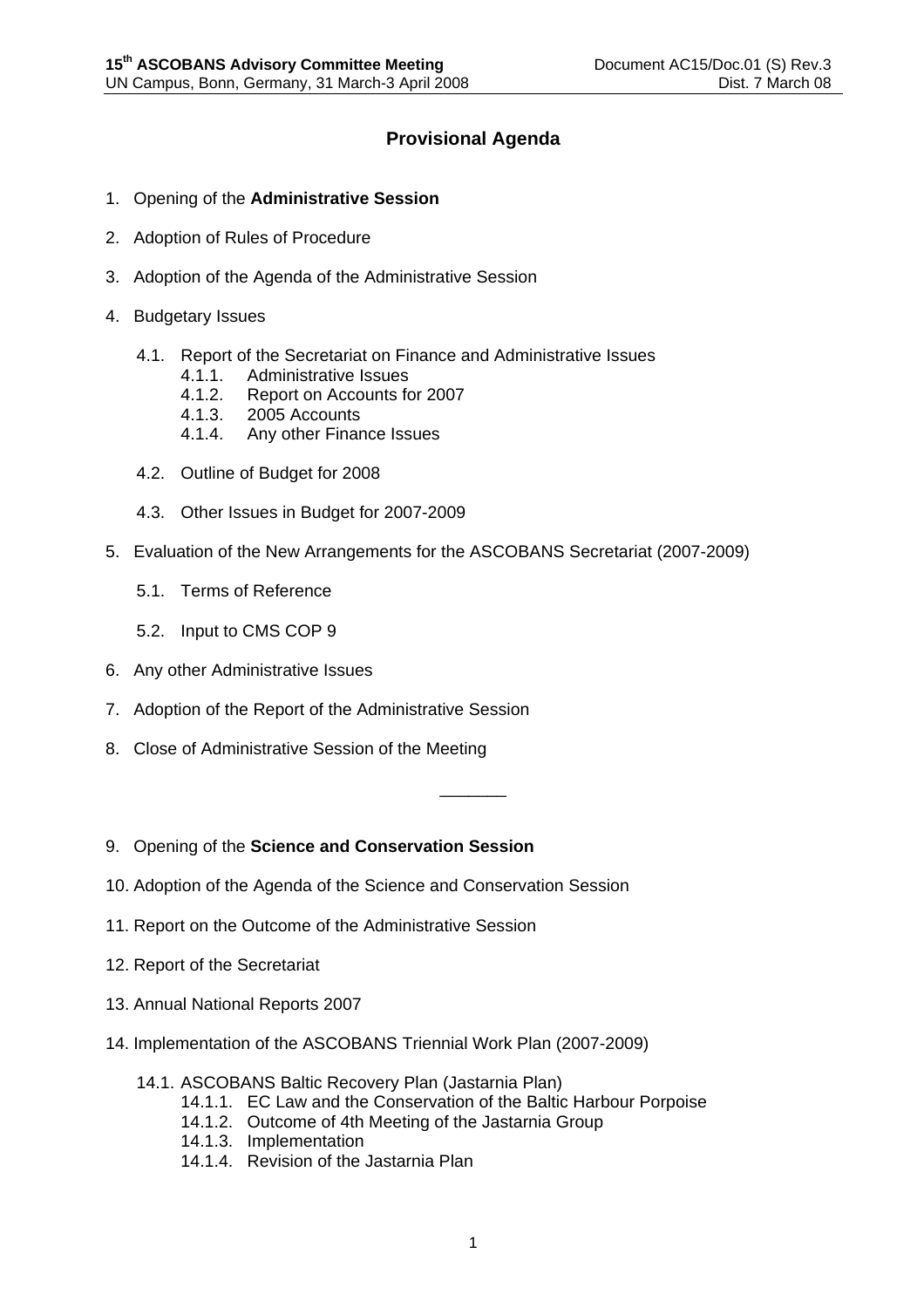- 14.2. ASCOBANS Conservation Plan for Harbour Porpoises in the North Sea 14.2.1. Progress Report
	-
	- 14.2.2. Adoption of Final Document
- 14.3. Review of New Information on Bycatch and Other Causes of Mortality
	- 14.3.1. Format for Reporting of Effort in Fisheries with High Risk of Bycatch
	- 14.3.2. Information Originating from the Reporting of EU Member States under
	- Regulation 812/2004
	- 14.3.3. Post-mortem and Stranding Schemes
	- 14.3.4. Other Information
- 14.4. Review of New Information on Population Distribution, Sizes and Structures
	- 14.4.1. Report of the joint ASCOBANS/HELCOM Workshops, 8-10 October 2007
		- 14.4.2. SCANS II Results, CODA Project and TNASS
		- 14.4.3. Format for Reporting
		- 14.4.4. Other Information
- 14.5. Review of New Information on Pollution, Underwater Sound and Disturbance
	- 14.5.1. High Speed Ferries
	- 14.5.2. Acoustic Disturbance
	- 14.5.3. Military, including Munitions
	- 14.5.4. Offshore Energy Production and Extractive Activities
	- 14.5.5. Report by Pollutants Working Group
	- 14.5.6. Format for Reporting
	- 14.5.7. Other Information
- 14.6. National Legislation and Protected Areas
- 15. Publicity and Outreach
	- 15.1. Reports of Parties/Range States
	- 15.2. Report of the Secretariat
	- 15.3. Extension of the Year of the Dolphin
	- 15.4. Day of the Baltic Harbour Porpoise, 18 May 2008
	- 15.5. CBD COP 9
	- 15.6. Meetings to be attended in 2008/2009
- 16. Accession and Agreement Amendments
	- 16.1. Accession of Range States
	- 16.2. Westward Extension of the Agreement Area 16.2.1. Report from Potential New Parties on their Cetacean Activities 16.2.2. Implications for the Work of ASCOBANS
	- 16.3. Possible Inclusion of all Cetacean Species in the Agreement Area Implications for the Work of ASCOBANS
- 17. List of Projects for Funding through ASCOBANS